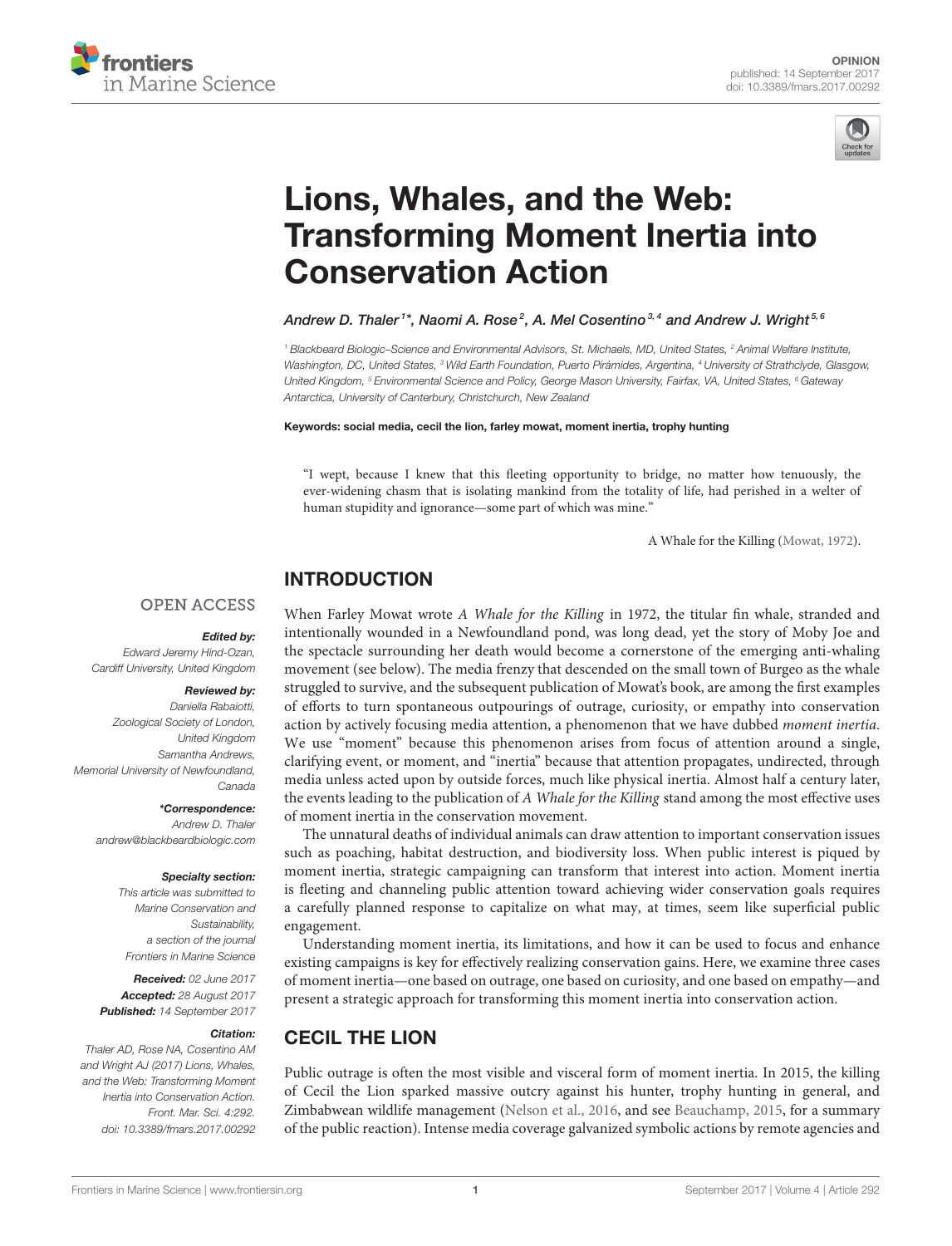stakeholders. While some animal welfare and wildlife conservation organizations used this event to solicit donations, in general conservation scientists and practitioners floundered. Some tried to redirect public interest toward bigger, albeit unrelated, issues, while others directed their scorn at those who were outraged, arguing that the public's attention was incorrectly focused on a marginal issue (see [Howard, 2015,](#page-3-3) for an overview of the various reactions). These responses highlight a lack of understanding about the psychology of public outrage. Mass outrage responses are most often triggered by immaterially harmful acts—those with negligible long-term consequences—that permit moral signaling [\(Tannenbaum et al.,](#page-3-4) [2011\)](#page-3-4).

Examination of the timing of media events post facto shows that the initial news broke on both traditional and social media simultaneously. The initial growth phase that drove this moment inertia evolved over a 2-day period in which the story spread through multiple media markets from geographically diverse regions synchronously [\(Macdonald et al., 2016\)](#page-3-5). This is a telltale sign of a concerted effort to generate "earned media," i.e., coverage gained though newsworthiness rather than paid advertising or via owned media (Thaler, personal observation). Organizations that effectively leveraged the moment inertia surrounding Cecil the Lion took advantage of the moral signaling inherent in the public outrage model to solicit donations, grow mailing lists, and pressure philanthropists. These are tactics that can facilitate longer, less event-dependent conservation campaigns while providing instant gratification to the outraged audience.

The specific timing or location of events such as Cecil's killing cannot be predicted and mobilizing quickly to achieve positive conservation outcomes can therefore be difficult. However, while these "outrage" events appear to be random, they are often also inevitable over the long-term, and the public response can be predictable. Poaching iconic animals, negative human-animal interactions, or human-induced disasters will invariably occur and can be anticipated. Quickly pairing such events with an appropriate pre-planned response could allow conservation professionals to utilize these moments for conservation gains.

# THE (NON) EXPLODING WHALE OF NEWFOUNDLAND

Curiosity, especially morbid curiosity, can be a powerful motivator for harnessing moment inertia. When a blue whale stranded in a small, remote port in Newfoundland, Canada in 2014 [\(BBC, 2014\)](#page-3-6), it received some local and regional coverage while various government agencies debated who had ultimate jurisdiction over its removal [\(Globe and Mail,](#page-3-7) [2014\)](#page-3-7). Upwell, an ocean NGO focused on analyzing ocean messaging online, identified the incident as a flashpoint to generate moment inertia (Thaler, personal observation). Upwell formed a small campaign around the event, with the following goals: draw attention to the town, which was struggling with receiving government assistance to dispose of the corpse; call attention to protections for stranded marine mammals; provide a humorous resource to inform the public about marine mammal strandings; and significantly increase the online conversation about whale strandings using Upwell's Big Listening attention model (see [Weidinger et al.,](#page-3-8) [2013\)](#page-3-8).

Upwell initiated a social media marketing plan, mobilized a highly-engaged mailing list, and launched HasTheWhaleExplodedYet.com (now expired), which provided visitors with continuous updates about the stranding event and resources on the appropriate treatment of stranded marine mammals, as well as contact information for local and regional stranding networks.

The resulting moment inertia grew throughout a week-long news cycle, driving nearly a million unique visitors per day to HasTheWhaleExplodedYet.com. Hundreds of articles about the Newfoundland whale and whale strandings were generated, as well as about the science and broader cultural associations of exploding whales (e.g., [Bhatia, 2014;](#page-3-9) [Goldman, 2014;](#page-3-10) [Thaler,](#page-3-11) [2014\)](#page-3-11). The week-long campaign reached its zenith when an exploding whale sketch was featured on the weekly sketch comedy show Saturday Night Live (Season 39, Episode 20). The whale never actually exploded and the Royal Ontario Museum sent a team to haul the carcass away for research (O'Connor and Bailey, [2014\)](#page-3-12).

A Google trend analysis of searches for Cecil lion and exploding whale reveals the subtle differences between these two events and can help campaigners design strategies that complement these patterns. Prior to his killing, search traffic for Cecil lion was, understandably, 0% relative to maximum search volume. In the week following the killing, a significant attention spike was seen, with South Africa, Canada, the United States of America, the United Kingdom, Australia, France, and India responsible for the bulk of search volume. This spike quickly tapered to a long tail which persisted for 4 months at 1–2% of peak search volume before fading back to a 0% baseline (**[Figure 1A](#page-2-0)**). From the period beginning 1 month after the event until May 8, 2017, the mean baseline for Cecil lion was 0.3% of the maximum, with a standard deviation of 0.67%.

Prior to the Newfoundland event, search traffic for exploding whale was 1.49% relative to the maximum search volume. (Note: a smaller spike in exploding whale searches occurred in 2013 surrounding an exploding sperm whale in the Faroe Islands, which was also, in part, the result of an Upwell campaign. We have calculated the baseline from May 13, 2012 to just before the Faroe event.) Searches were more localized to Canada, the United States of America, and the United Kingdom. From the period beginning 1 month after the event until May 5, 2017, the mean baseline for exploding whale was 2.21% of the maximum, with a standard deviation of 1.25%, indicating that baseline attention almost doubled following the Newfoundland incident (**[Figure 1B](#page-2-0)**).

The goals of a campaign will determine whether the best outcome is a large, international attention spike with a relatively short baseline shift or a smaller, more regional attention spike with a relatively longer baseline shift.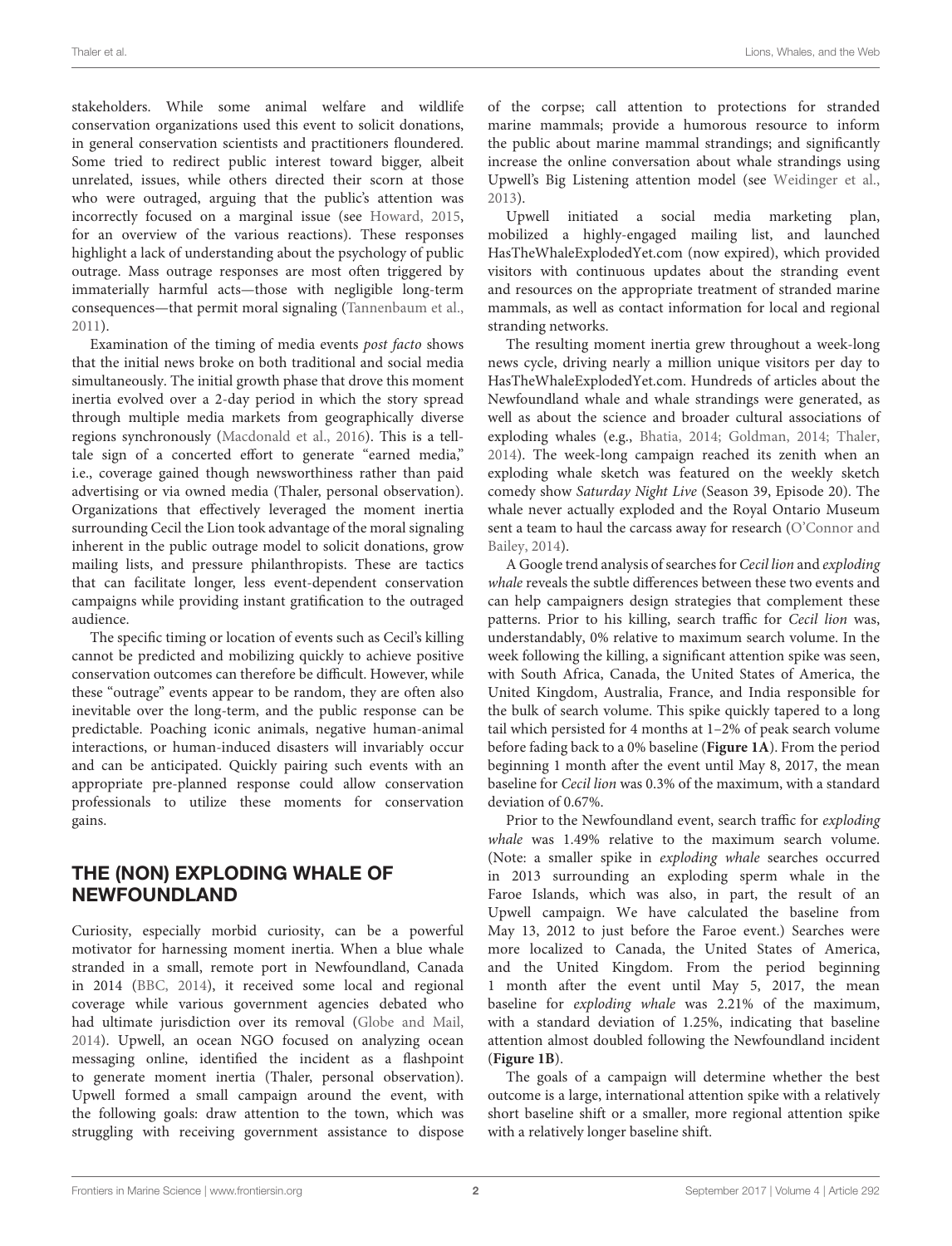

# <span id="page-2-0"></span>A WHALE FOR THE KILLING

Farley Mowat connected the public with another whale in Newfoundland; it was 1967 and the whale was very much alive. Moby Joe was a fin whale naturally trapped in a tidal pond near the town of Burgeo. The whale was shot at by hunters and other curious onlookers. Through a wave of press releases, articles, and radio interviews, Mowat established superficial protections for the trapped whale [\(Mackinnon, 2014\)](#page-3-13), although these ultimately proved ineffective, as the whale eventually succumbed to her injuries. When Mowat later published A Whale for the Killing, detailing the event in his unique and uncompromising style, he not only connected his audience with the whale, but also the daily struggles of the people of Burgeo. This created a narrative that had no central villain and was empathetic even to those who caused the whale harm. The book became a cornerstone document in the emerging anti-whaling movement. That Mowat was working within the technological constraints of a less connected era serves to highlight that it is not the speed, reach, and breadth of the internet and social media, but rather preparation, tactical thinking, and a little bit of luck, that transforms moment inertia into effective conservation action.

# HARNESSING AN INERTIAL MOMENT

Though these examples vary in scope, timing, and available technologies, they can inform strategies and tactics for mobilizing moment inertia. Ephemeral events can be used to leverage donations and grow audiences, but moment inertia often falls short of producing long-term behavioral changes. A strategic, well-crafted response can encourage short-term action from legislators and other decision makers that, when combined with a larger campaign, yields lasting consequences. Building a network of experts who can speak to both the specific context of an inertial event and the broader conservation issue makes it possible to quickly tailor and deploy strategic campaigns. Nurturing a community of experts in advance has proven critical in rapidly preparing and disseminating a response to specific events (Thaler and Shiffman, [2015\)](#page-3-14).

Moment inertia is, in many cases, a product of dissociation—the primary audience is generally unfamiliar with the people and places associated with the event. Any effective conservation outcome necessarily affects the people geographically and culturally tied to an issue. Campaigns that fail to understand how those most directly connected relate to these animals and ecosystems are generally ineffective [\(Singleton,](#page-3-15) [2016\)](#page-3-15), especially when there are issues surrounding traditional or economic use tied to the community. Local allies are essential to most conservation initiatives. To establish non-exploitive, local commitment to conservation goals, effective campaigns must address the cultural values of affected communities.

Particularly in outrage-based scenarios, there is a tendency to try and identify villains to which anger can be directed, but in all situations in which there is a perceived environmental injustice, the public seeks an antagonist. In many cases the larger context precludes placing the blame on a single person or group, even where there is a clear principal actor. This can lead to substantial challenges when it comes to harnessing moment inertia: the audience is looking for immediate gratification. The villain narrative can provide a clear, achievable goal, but it can also backfire. Focusing on a discrete villain obscures larger challenges and creates an additional barrier to achieving conservation goals.